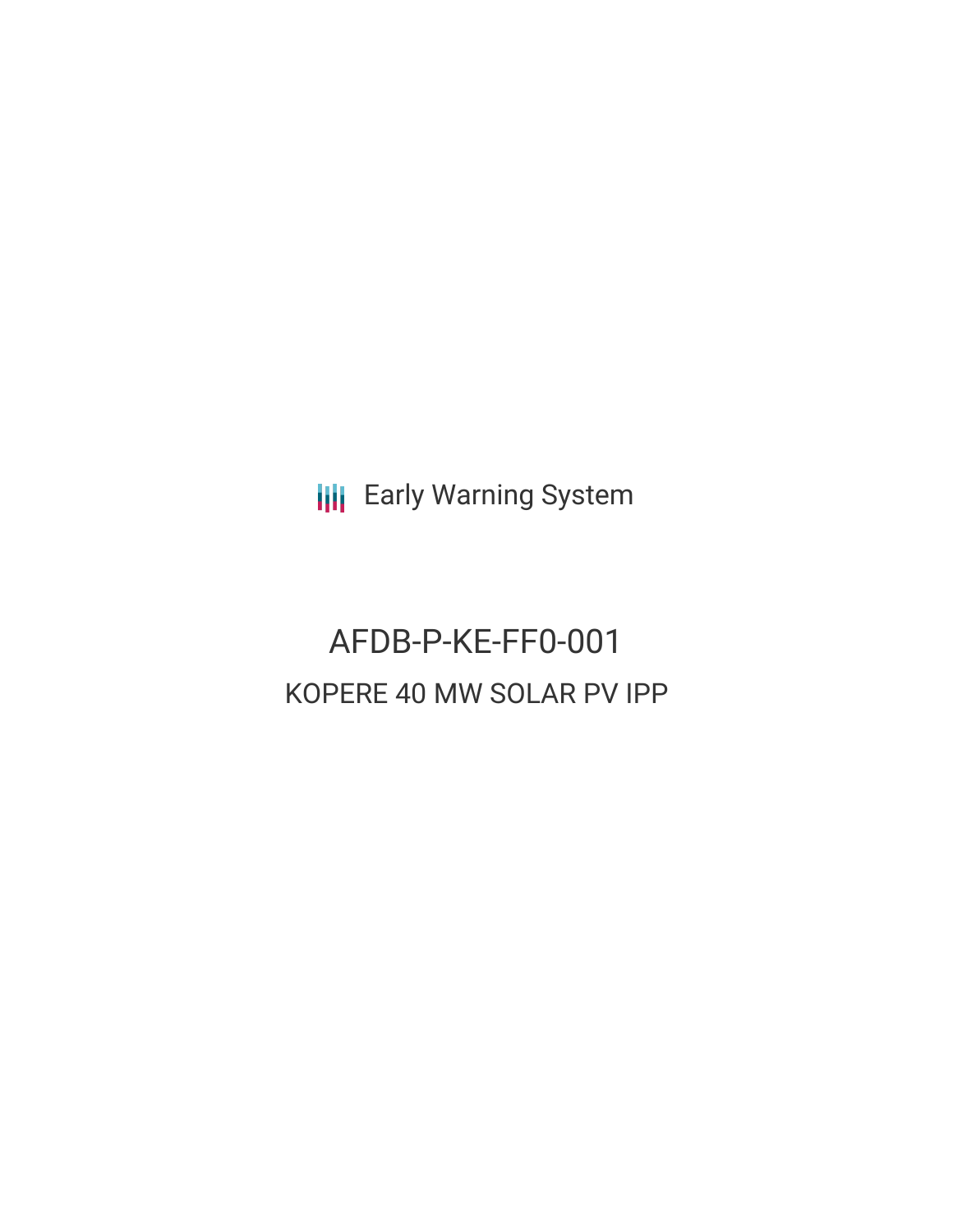

## **Quick Facts**

| <b>Countries</b>              | Kenya                           |
|-------------------------------|---------------------------------|
| <b>Financial Institutions</b> | African Development Bank (AFDB) |
| <b>Status</b>                 | Approved                        |
| <b>Bank Risk Rating</b>       |                                 |
| <b>Voting Date</b>            | 2018-11-27                      |
| <b>Borrower</b>               | Kopere Solar Park Ltd           |
| <b>Sectors</b>                | Energy                          |
| <b>Project Cost (USD)</b>     | $$45.96$ million                |
|                               |                                 |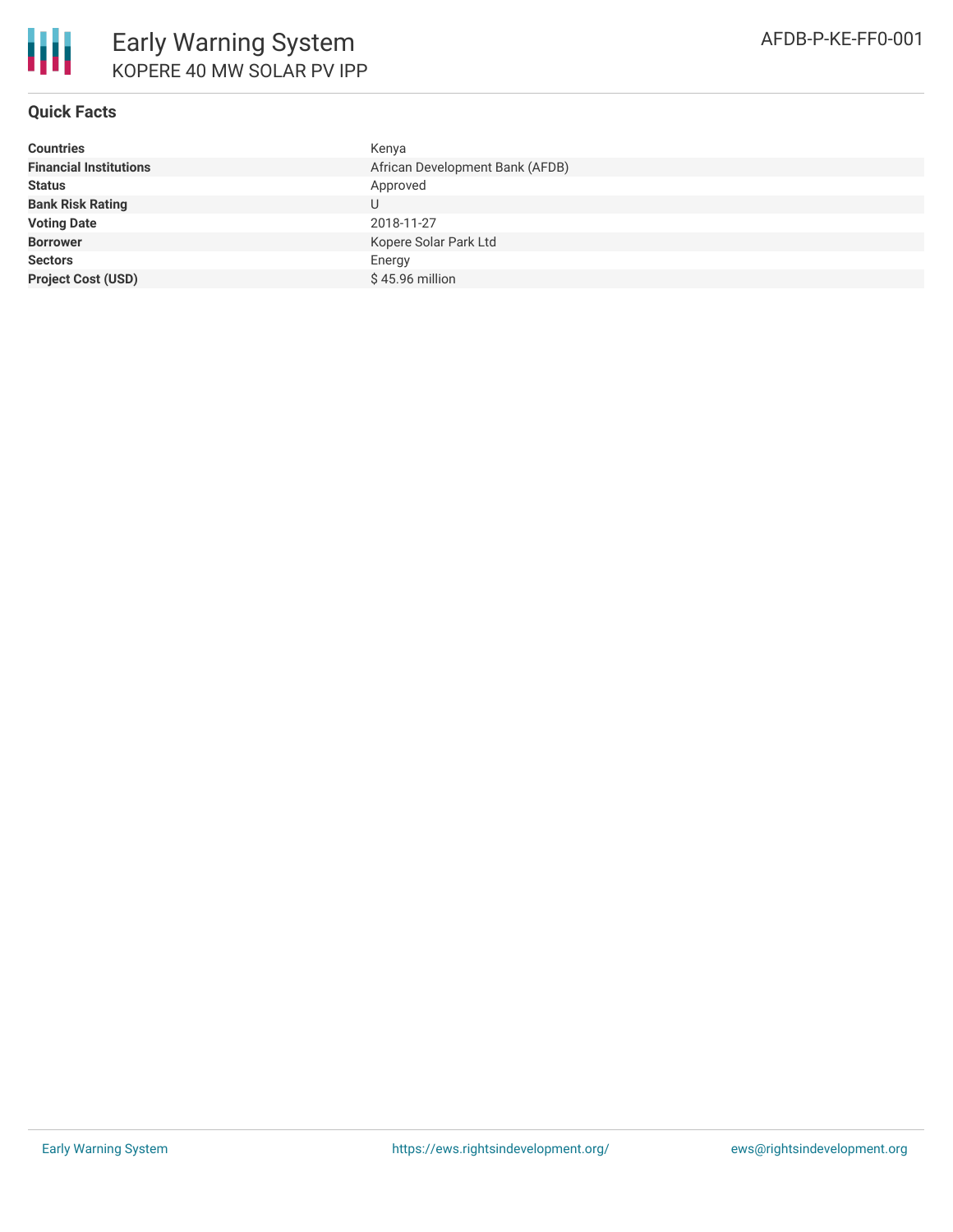

# **Project Description**

The project involves, the design, construction and operation of a 15MW PV Project in Kisumu District, Kenya, 5 Km from the center of Kopere on Kopere-Kimwani Road (The Project).

The plant will be connected to the national grid through evacuation lines of 15 km as part of the Project. The Project is scheduled for starting construction by the end of December 2014.

(Source: taken from Project summary in [disclosure](https://www.afdb.org/en/documents/document/project-summary-note-kopere-40-mw-solar-pv-ipp-107312) of uploaded document)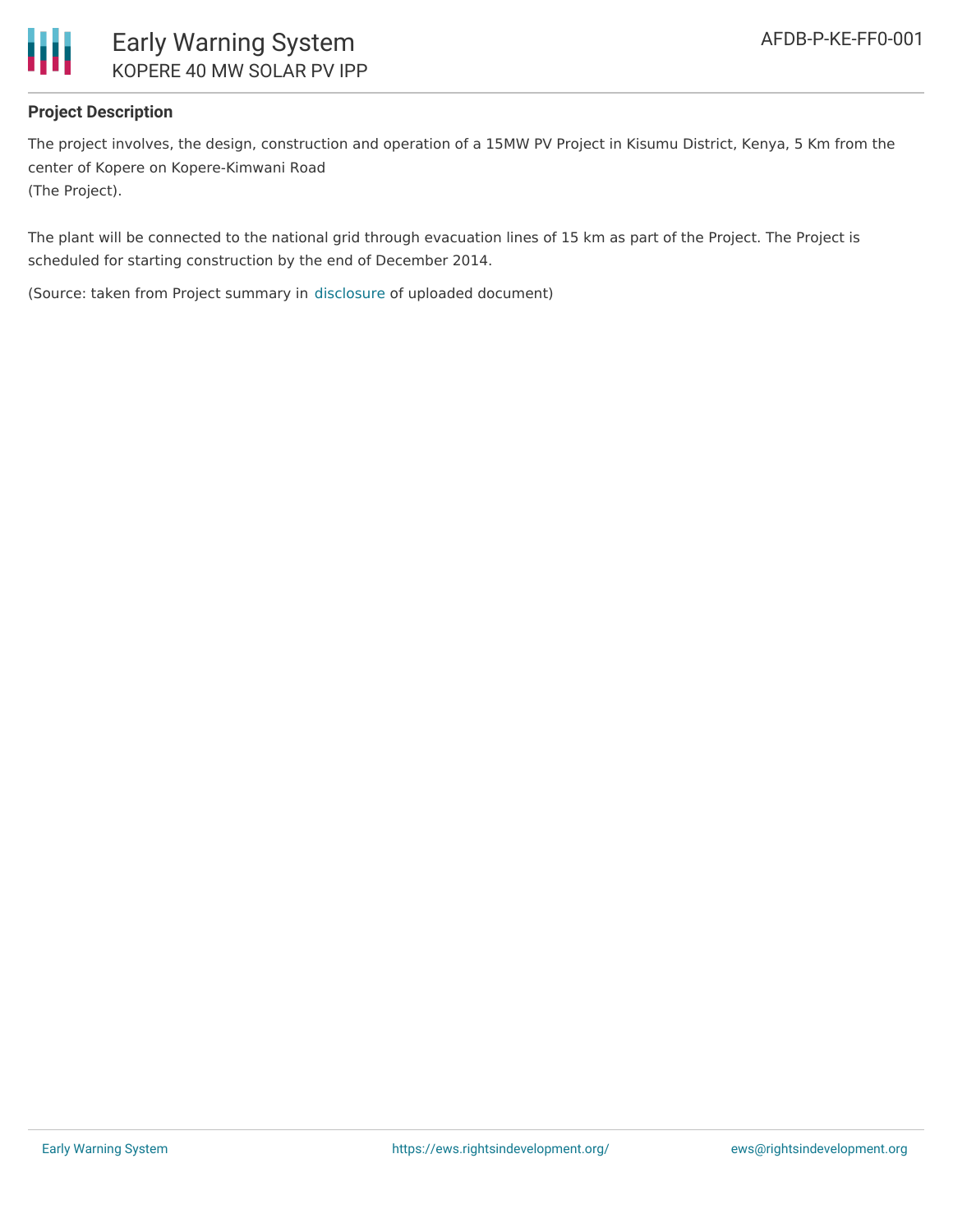

# **Investment Description**

African Development Bank (AFDB)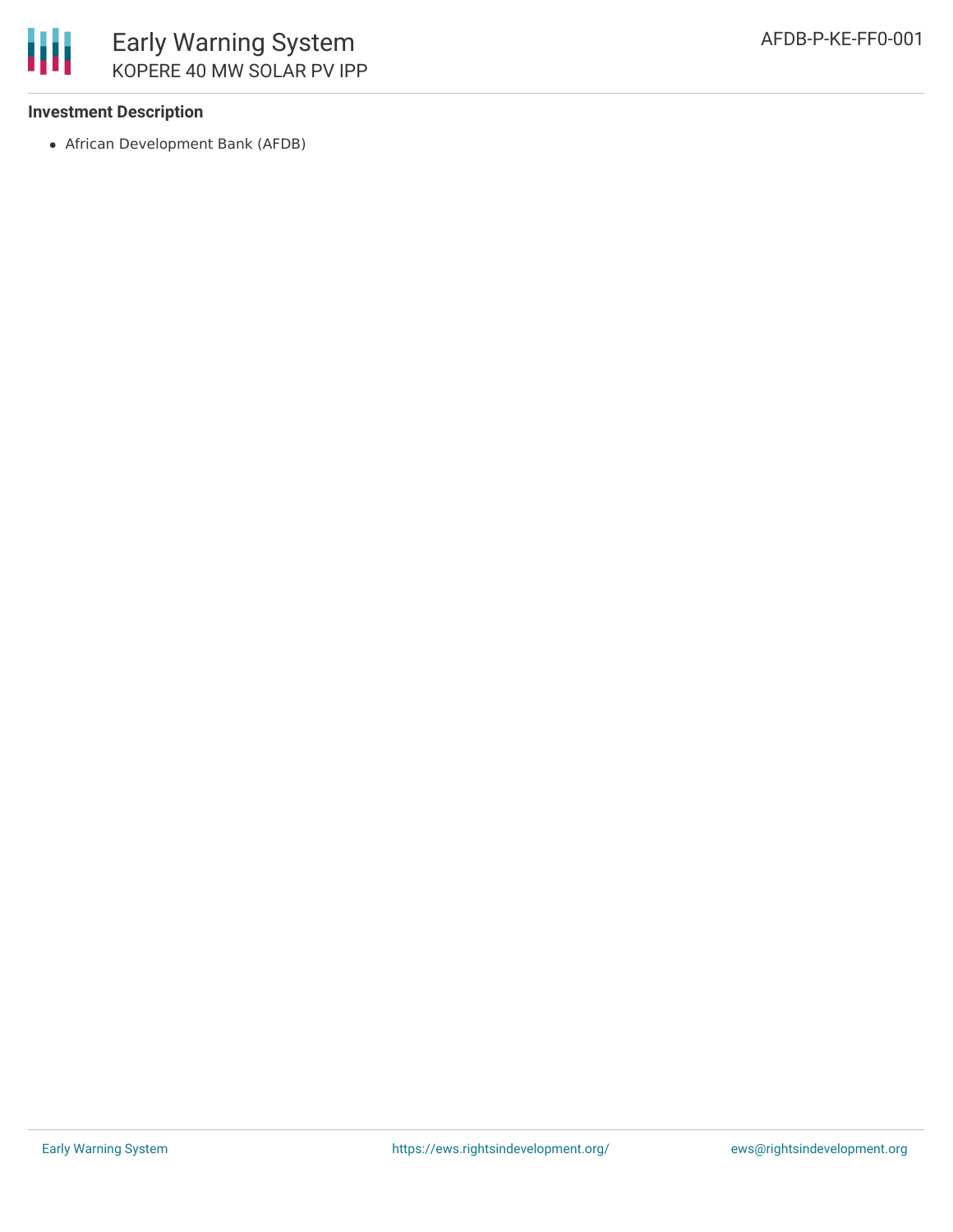### **Contact Information**

**Task Manager:** JAKOET Jasmin, PESR2

JASMIN JAKOET [J.JAKOET@AFDB.ORG](mailto:J.JAKOET@AFDB.ORG) AIDA NGOM [A.NGOM@AFDB.ORG](mailto:A.NGOM@AFDB.ORG)

#### ACCOUNTABILITY MECHANISM OF AfDB

The Independent Review Mechanism (IRM), which is administered by the Compliance Review and Mediation Unit (CRMU), is the independent complaint mechanism and fact-finding body for people who have been or are likely to be adversely affected by an African Development Bank (AfDB)-financed project. If you submit a complaint to the IRM, it may assist you by either seeking to address your problems by facilitating a dispute resolution dialogue between you and those implementing the project and/or investigating whether the AfDB complied with its policies to prevent environmental and social harms. You can submit a complaint electronically by emailing crmuinfo@afdb.org, b.kargougou@afdb.org, b.fall@afdb.org, and/or s.toure@afdb.org. You can learn more about the IRM and how to file a complaint at https://www.afdb.org/en/independent-review-mechanism/.